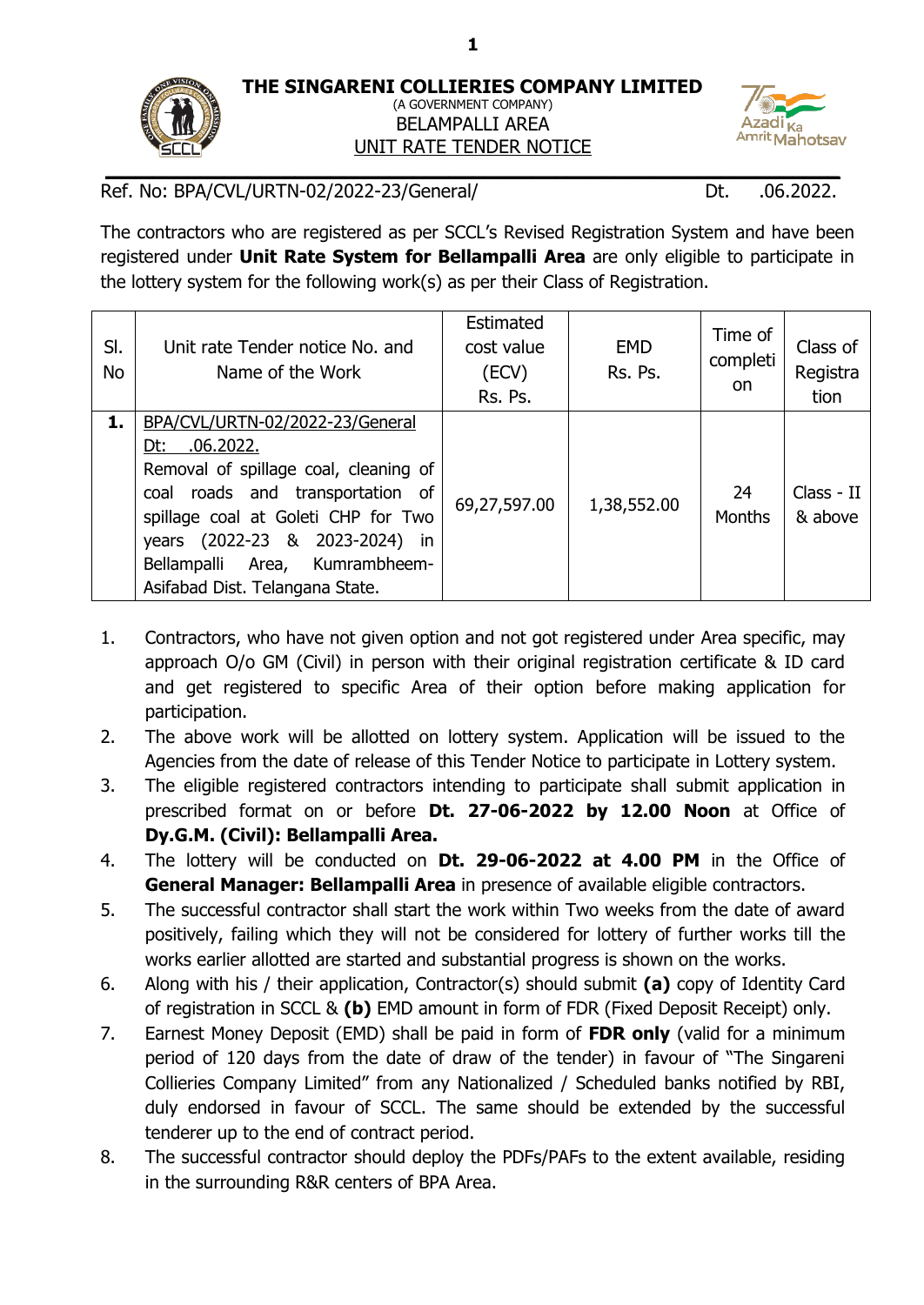- 9. The Earnest Money Deposit will be refunded to the unsuccessful contractors after finalization of lottery & identifying L1 contractor in the presence of the tender opening committee.
- 10. Request for adjustment of pending bills towards EMD or resubmission of once discharged FDR taken on other works will not be entertained.
- 11. Schedule of approximate quantities is available at Office of Dy.GM(C) Bellampalli Area, for ready perusal.
- 12. The tenderer should have an independent PF Code Number allotted by Assistant / Regional PF Commissioner. It is mandatory for the contractor to cover contract labour under provision of CMPF / CMPS Scheme.
- 13. The successful tenderer shall submit self-attested copy of his PAN card/GST Registration Certificate after award of work so as the same shall be annexed to the agreement.
- 14. OP/Indoor medical treatment will be offered to the contractor's workers in company's Hospital/ dispensary free of cost (excluding spouse or any dependent) to the extent of availability of medicines, pathological examination and other surgical treatment. They will not be allowed to get treatment in other than company's Hospital/dispensary (no referral cases).
- 15. Minimum wages as declared by Govt. from time to time are paid to the labour by the Contractor. Any enhancement in minimum wages by Government during the subsistence of the contract and its extended period will be reimbursed by the Company. The payment of minimum wages to workmen will have to be made through banks by  $7<sup>th</sup>$  of every month. After releasing the first month's bill, the contractor has to remit the wages in to the respective bank accounts of all the labour engaged by him on the work. For releasing payments of work done for the subsequent months, the contractor has to produce proof of having remitted the previous month's wages in to the respective bank accounts of labour engaged by him.
- 16. Payment of bonus @ 8.33% of the minimum wages under Payment of Bonus Act, 1965 to their workers employed by the contractors concerned.
- 17. The liability for payment of compensation (as per Workmen Compensation Act) to the contract labour for personal injury caused by accident arising out of and in the course of employment will rest on SCCL. However, the contractor has to produce necessary documentary evidence of having engaged the injured workmen on work and the cause of accident is not due to his negligence etc.
- 18. The contractor need not to take insurance policies on the names of labour engaged, as SCCL will reimburse the expenditure compensation as per Workmen Compensation Act in the event of necessity.
- 19. It is mandatory for the contractor to cover contract labour under provision of CMPF scheme and Pension under CMP (Amendment) scheme 2018 as the case may be and its proper implementation.
- 20. Safety Gadgets, i.e., Helmets, Shoes etc., if required, will have to be arranged by contractor at his cost and reimbursement will be done as per Approved Data Rates of SCCL.
- 21. The contract labour to be engaged on the work have to attend Initial Medical Examination (IME) at Company's Area Hospital to ascertain fitness and the expenditure on this will be reimbursed to the agency on submission of proof.